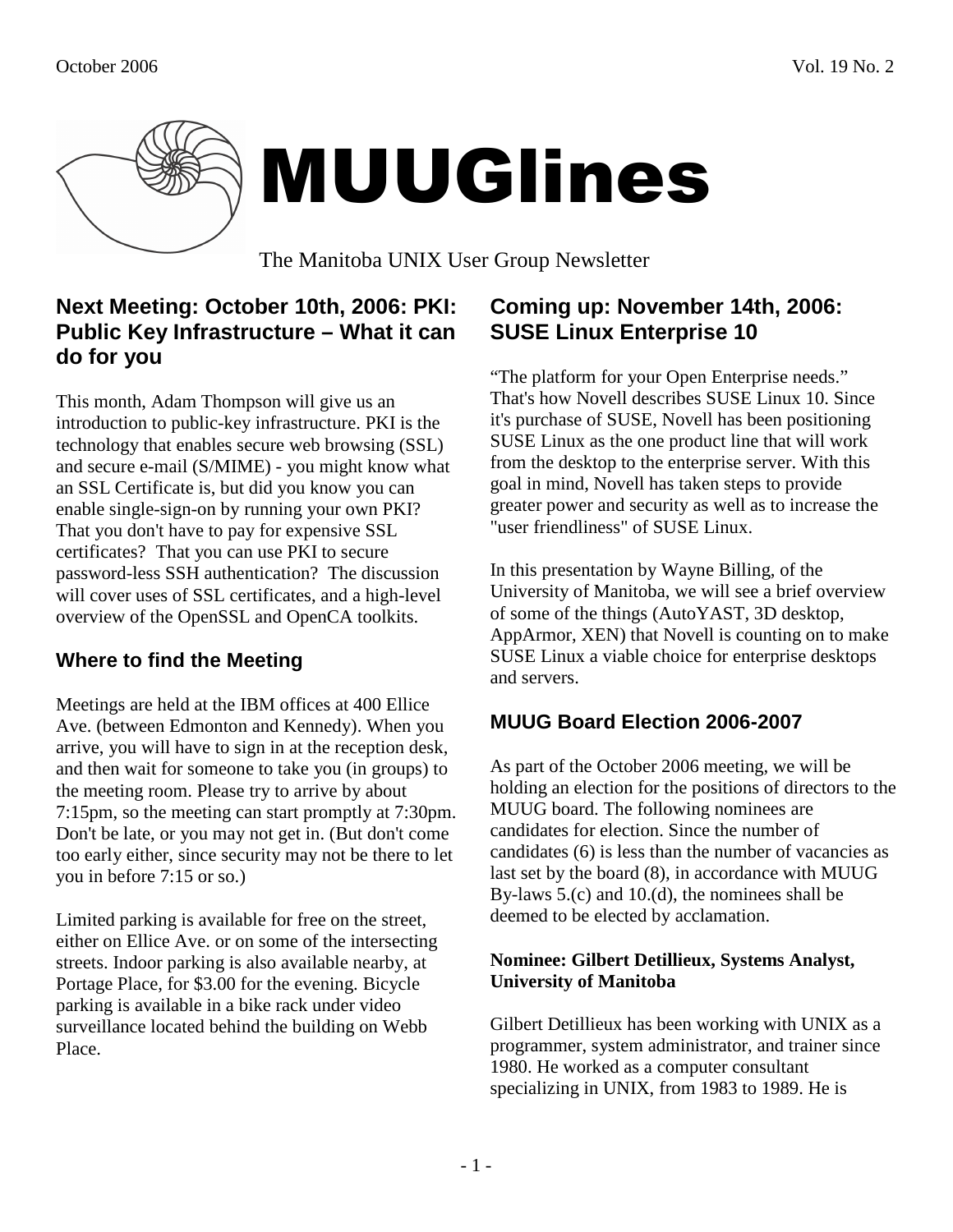currently working as a Systems Analyst for the University of Manitoba's Department of Computer Science, where's he's worked since 1989, installing, supporting and upgrading the department's network and UNIX server infrastructure. He was co-founder and past president of the Technical UNIX User Group (now MUUG), and has been an active member of the MUUG board ever since. He also contributed to the implementation of the initial MUUG Online system, in 1992, which he's since maintained through two complete replacements and numerous upgrades over the years.

#### **Nominee: Michael Doob, Professor, University of Manitoba**

Michael Doob is a member of the Mathematics Department at the University of Manitoba. He has been using UNIX since 1990, primarily as a working environment for mathematical publishing. He has been a member of MUUG for the last decade and has given a number of presentations for that group.

#### **Nominee: Kevin McGregor, Network Analyst, City of Winnipeg**

Kevin McGregor provides network administration and system support services for the City of Winnipeg. After having briefly used UTS on an Amdahl mainframe in university in the mid-80s, he dabbled in Coherent and then converted to Linux and OpenBSD. He has been a member of MUUG since the early 90s, edited the group's newsletter for a number of years, presented various topics at MUUG meetings and has served on the board for the majority of his membership.

#### **Nominee: Doug Shewfelt, Systems Specialist, City of Winnipeg**

Doug Shewfelt first encountered UNIX in 1980 at the University of Manitoba. He has been worked in various IT positions for the City of Winnipeg since 1985, and currently supports the City's corporate financial systems. He has been a member of the MUUG board for the past several years.

#### **Nominee: Adam Thompson, Consultant, athompso.net**

Adam has over 15 years' experience in the IT field, ranging from Programmer to System Administrator to Chief Technology Officer. He currently teaches a variety of IT courses and provides consulting services to clients.

#### **Nominee: Shawn Wallbridge, System Administrator, Frantic Films**

Shawn Wallbridge discovered Linux in 1996 while at Red River College. Over the years he has used Unix wherever possible for various functions. He is currently the Systems Administrator for Frantic Films and runs a Web hosting company in his spare time. He has been a MUUG member for over four years and has done numerous presentations for MUUG.

# **LTSP Tears Down The Wall**

Let's all give Pink Floyd a big hand for their help in the recent and upcoming big changes in the Linux Terminal Server Project (LTSP).

LTSP (**www.ltsp.org**, not the Lutheran Theological Seminary at Philadelphia, which is **www.ltsp.edu**) is an add-on package for Linux that allows you to connect lots of low-powered thin client terminals to a Linux server. Applications typically run on the server, and accept input and display their output on the thin client display.

The LTSProject provides packages of which it is estimated that 95% is not 'added value'; the remaining 5% is what the folks at the project would like to focus on. They've been thinking about how to eliminate the 95% for a while now.

Some work in this direction has been done previously, but a great deal was accomplished in the period coinciding with the recent Pink Floyd concert in Detroit.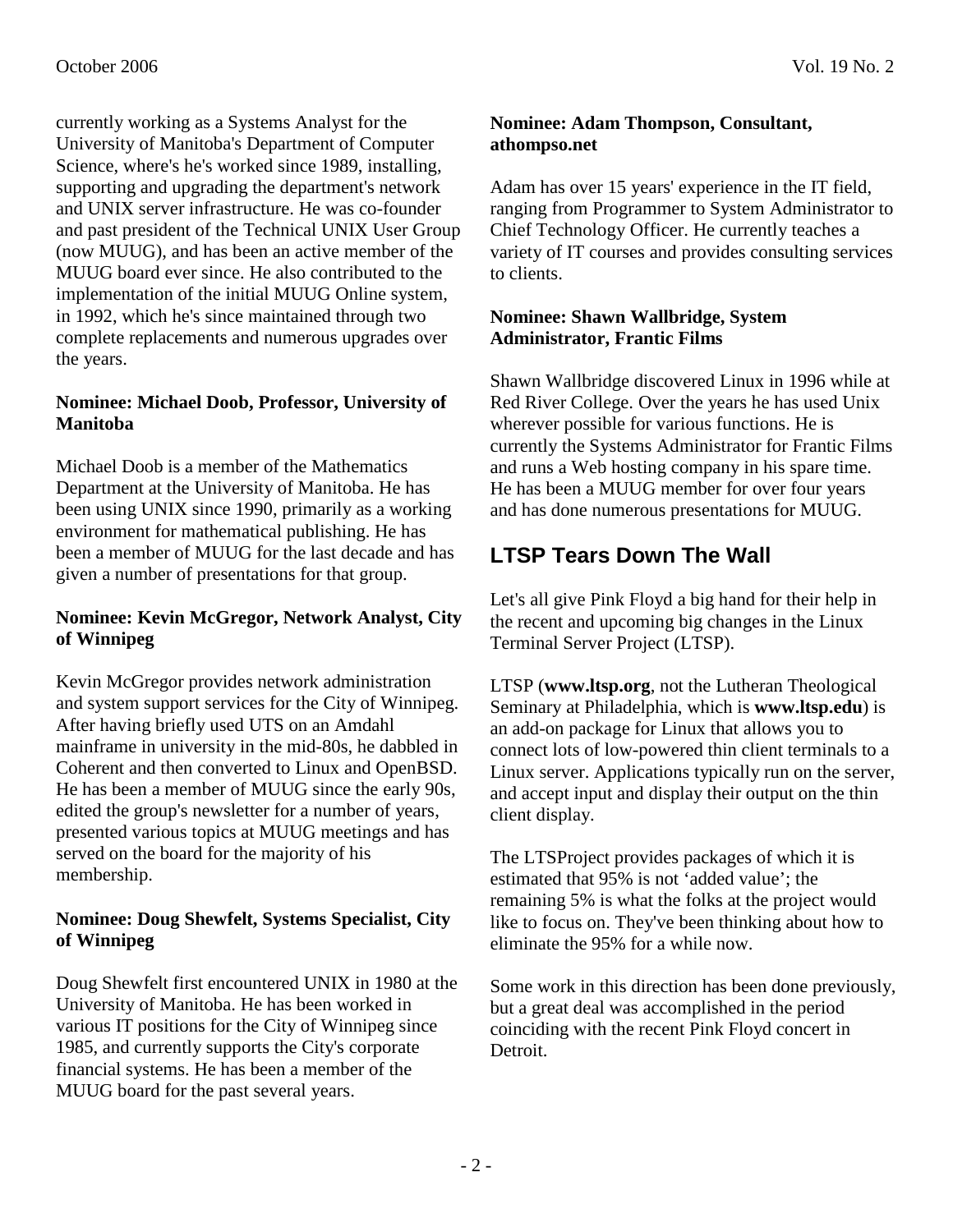Scott Balneaves, of Legal Aid Manitoba and an LTSP hacker, is a huge Pink Floyd fan, and arranged to attend the concert in Detroit. He mentioned it to Jim McQuillan of the LTSP, who also wanted to see Pink Floyd. They figured they could extend the weekend to do some coding together, and made some plans for that. Then they mentioned it to Oliver Grawert of Edubuntu, who also wanted to pitch in. The domino effect kicked in, and they were also joined by Warren Togami and Eric Harrison of Fedora, and Vagrant Cascadian (yes, it's an alias) of Debian.

After a few days of hacking, they had a sound plan and substantial infrastructure going for the new version (code name: MueKow), all thanks to a Pink Floyd concert!

Scott Balneaves works on the LTSP project 20 or more hours per week, including evenings and weekends. Scott ("I'm not a programmer, I just play one on TV") adds that LTSP is working hard to move away from packages and toward getting the code integrated fully into each distribution. He pointed out that 65%+ of Gnome clients are running on thin clients, and there are an estimated 20 million or more LTSP clients in use today.

# **Defective By Design: FSF Tackles DRM**

Calling it Digital *Restrictions* Management, the Free Software Foundation (**fsf.org**) is taking on DRM on numerous fronts. The recently launched web site, **DefectiveByDesign.org**, is "a broad-based anti-DRM campaign and an initiative led by the FSF," according to Peter Brown, Executive Director, in an article in the June 2006 FSF Bulletin. "We are asking all free software users to stand up in defense of their existing freedoms."

The FSF's draft release of GPLv3 includes anti-DRM provisions, which "represent the line in the sand that the free software movement has drawn and said will not be crossed with respect to its covered work." This is in part to prevent "Tivoization" of free software, i.e. to use it in ways that might restrict freedoms.

# **O'Reilly "Spiffs" MUUG with Swag!**

MUUG continues to have great relations with one particular company that has been quite generous to us over the past few years, *O'Reilly Media Inc*., publisher of technical books, magazines, online services and conferences, and best known for its series of "animal books" covering the gamut of computer-related interests, particularly UNIX and open source related titles.

Through its *User Group & Professional Association Program*, and the program's contact person, *Marsee Henon*, MUUG has received numerous books over the years, for review and to give away as door-prize gifts at meetings. In addition to titles we've explicitly requested for review, the group has also received many books in exchange for putting up promotional banners (typically for upcoming technical conferences) on the MUUG Online web site. We've also received on occasion new titles (or new editions of popular titles), simply because they wanted to promote those.

At recent meetings, we've given away books such as *Greasemonkey Hacks* and *AJAX Hacks*. At upcoming meetings, we'll be giving away more recently received books such as *Linux Multimedia Hacks* (the "*Hacks*" series seems to be particularly popular!), *Linux Annoyances for Geeks* (sure to please both the Linux fan and critic, right Shaw?), *Mastering Regular Expressions* (*3 rd edition*), and a copy of *Make* magazine. We'll also have a few bookmarks to give away, which promote their discount for user group members on direct orders, which has been increased from 20 to 30%.